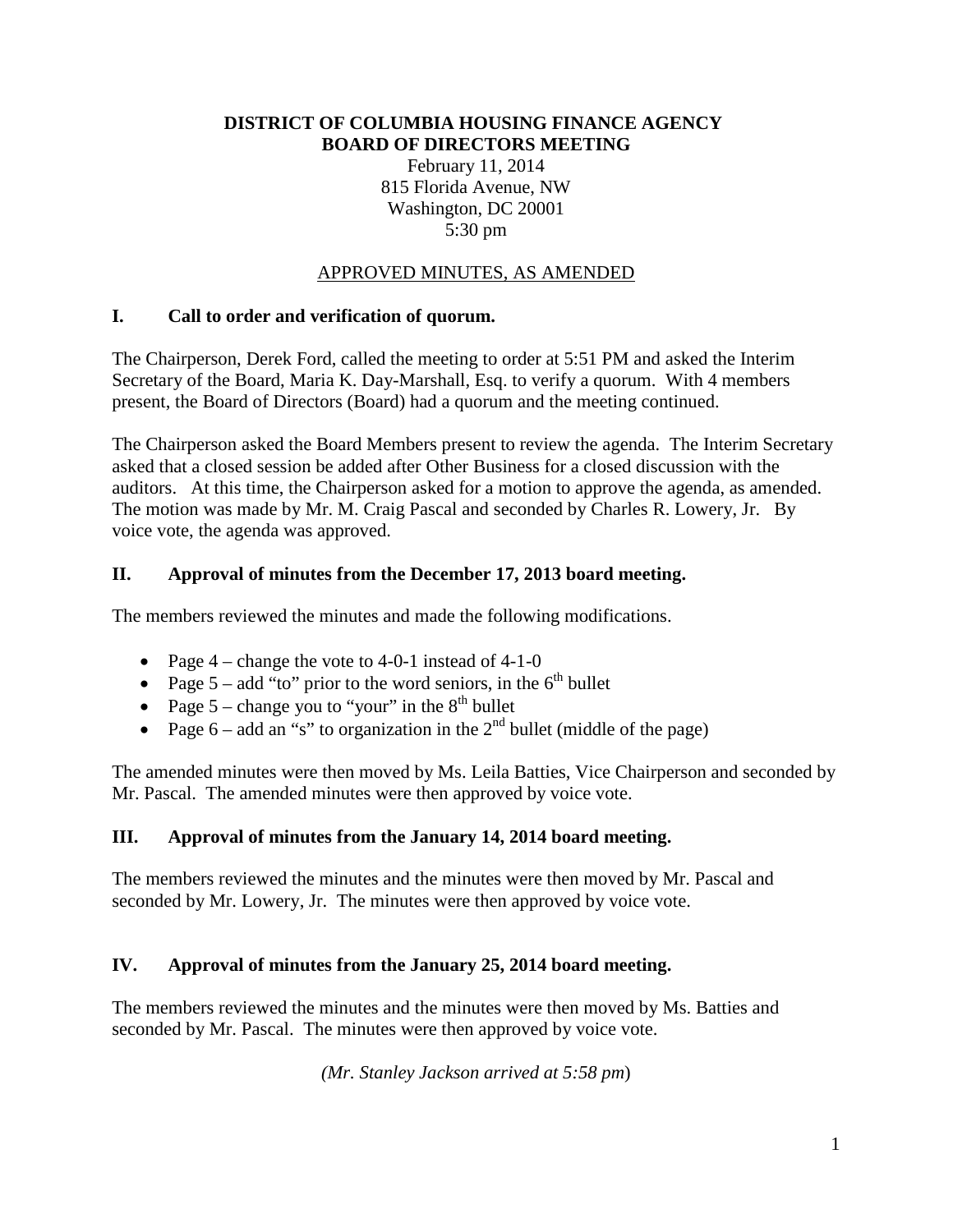# **V. Presentation: Auditor presentation by CohnReznick LLP.**

The Interim Secretary introduced CohnReznick, the independent auditors for the Agency. Mr. Dan Kenney, Mr. Bryan Benson and Mr. Ron Walker of Walker and Associates were present. The auditors distributed the District of Columbia Housing Finance Agency's Financial Statements with Independent Auditor's Report for Years Ended September 30, 2013 and 2012 to the Board Members along with three additional letters. The auditors proceeded to walk the Board Members through the financial statements and answered questions.

Highlights of the discussion included the following:

- The Agency's financial statements received an Unmodified Opinion (clean opinion).
- The financial statements for FY12 were restated due to changes in GASB and not due to any errors.
- The auditors performed testing on processes and financials.
- Recommend that a formal credit card policy is created and adopted.
- Consider creating a Fraud Hotline.
- Create system evaluation process.

### **VI. Vote to close meeting to discuss the approval of the North Capitol Commons project and bond transaction.**

The Chairperson called a vote to close the meeting to discuss the approval of the North Capital Commons project and bond transaction.

Pursuant to the District of Columbia Administrative Procedure Act, the Chairperson of the Board of Directors will call for a vote to close the meeting in order to discuss, establish, or instruct the public body's staff or negotiating agents concerning the position to be taken in negotiating the price and other material terms of the North Capitol Commons project and bond transaction. An open meeting would adversely affect the bargaining position or negotiation strategy of the public body. (D.C. Code §2-575(b)(2)).

A motion was made by Ms. Batties and seconded by Mr. Stanley Jackson. The Chairperson moved the meeting into a closed session at which time the DCHFA staff presented the projects to the Board of Directors and the Board of Directors asked questions regarding each project.

# **VII. Re-open meeting.**

The Chairperson reopened the meeting at 7:04 PM.

# **VIII. Consideration of DCHFA Eligibility Resolution No. 2014-01 for the approval of the North Capitol Commons project and bond transaction.**

The Interim Secretary read the resolution into the record and the Chairperson asked for a presentation by staff.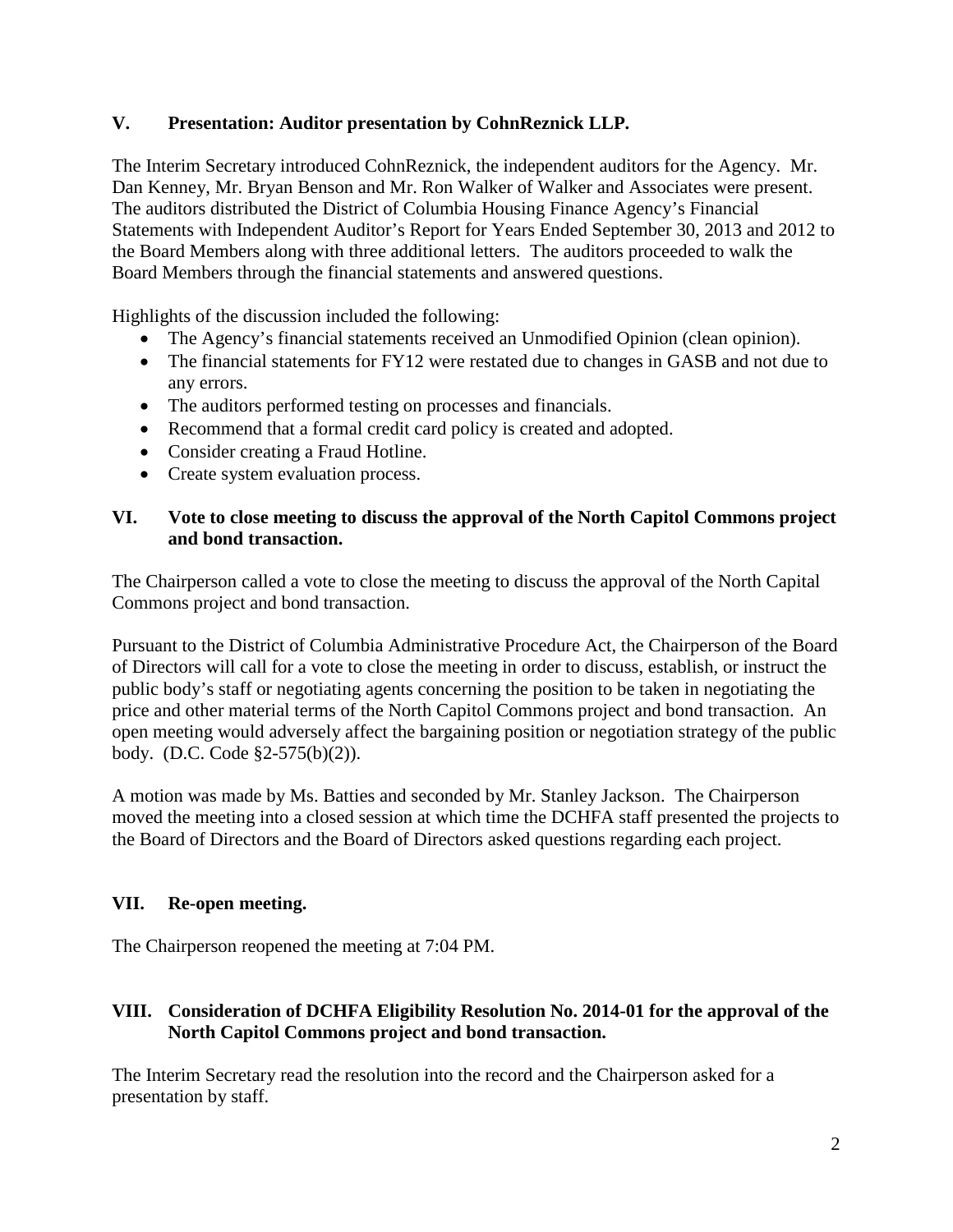Prior to the presentation, Ms. Batties disclosed that Holland and Knight served as the land-use counsel for the underlying approval of the project. Ms. Batties stated that she did not work on the project/case and that she will not financially benefit or otherwise benefit from the approval of the project.

The Chairperson asked Thorn Pozen, Outside Legal Counsel to the Board to ask two questions of Ms. Batties. First, is there any financial benefit that would or could possibly come to you by virtue of voting for or against this resolution before you? Ms. Batties replied no. Secondly, Mr. Pozen asked Ms. Batties, is there any non financial benefit that could come to you for the purposes of voting for or against this resolution? Ms. Batties responded no.

Once the questions were asked by Mr. Pozen and answered, the Chairperson asked for a motion to allow Ms. Batties to participate and vote on the North Capital Commons project and bond transaction. The motion was moved by Mr. Jackson and seconded by Mr. Lowery, Jr. and the motion carried.

Ed Pauls, Senior Development Officer, presented the project along with the development team. The development team representatives included Chapman Todd, Community Solutions, Mary Powers, McCormack Baron Salazar, Becky Foster, McCormack Baron Salazar, Suman Sorg and Matt Davitt from Sorg Architects.

North Capitol Commons consists of the construction of a 14 story building at the corner of North Capitol Street and K Street NE. There will be approximately 124 residential units and approximately 3,000 square feet of retail space on the ground floor. The estimated amount of tax exempt bonds to be issued is \$15 million and the 4% Low Income Housing Tax Credit equity is estimated at \$9.9 million. On the operating side there will be HUD VASH project-based vouchers supporting the rent on 60 of the units for formerly homeless veterans.

Questions asked by the Board of Directors include the following:

- When would you like the project to be operational? The development team responded that they would like to be up and operational by the end of 2015. There is a 16 month construction period and they would like to close on the financing at the end of the summer so they can meet the end of 2015 timeframe.
- Please discuss the partners and who the local partners are. The development team responded that while Community Solutions is located in New York and McCormack Baron Salazar is from the mid-west, Community Solutions has a person dedicated to the project who is based in DC. In addition, the social services that will be provided by local providers.
- Discuss the property manager and the fact that they are not locally based. The development team responded that the borrower, McCormack Baron Salazar uses their property management arm, McCormack Baron Fagan Management Services for properties they own. McCormack Baron Fagan Management Services manage many properties that are supportive housing and affordable housing in other parts of the country.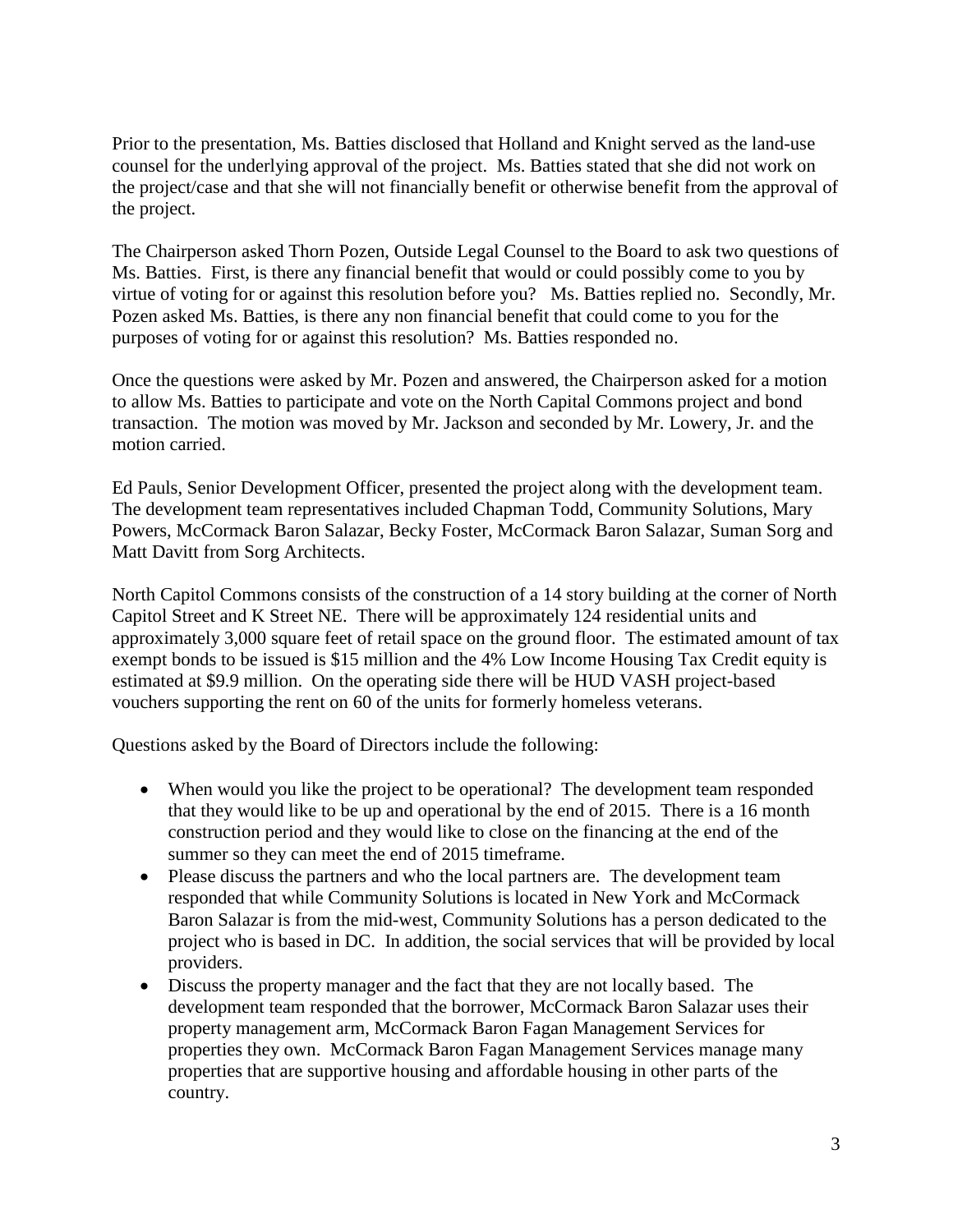- Will the services be for other residents or only for the tenants that live in the building? The development team responded that the services will only be for the tenants that reside in the building.
- Is the ground floor retail oriented toward services for the tenants? The development team stated that this is still to be determined.
- What is the closest residential building to this property? The development team showed a map and pointed to a property near the NPR building that is residential and that building is closest to the property under discussion.
- Is there any parking? The development team answered no parking will be on site. There is a bus stop right in front of the property's entrance and various paid parking lots near the site.
- Are the units integrated? The development team responded, yes. The integration is a key element and part of the model.

The architects showed boards illustrating what the interior of the units will look like and what the common areas will look like.

The resolution was then moved by Mr. Pascal and seconded by Ms. Batties. After a roll call vote, the resolution passed 5-0.

IX. Interim Executive Director's Report.

The Interim Executive Director provided the following updates.

- DC Open Doors FHA 203K Streamline Product The Agency will roll out a new product, FHA 203K Streamline. The product will allow homebuyers to borrow money to acquire the property and to also rehab their property, up to \$35,000. The product will be available on February 18, 2014.
- Parkway Overlook Status The HFA settled the Final Claim with HUD and HUD returned the Debenture marked Redeemed. In addition, the HFA is proceeding with the legal process to obtain title to the property. Further, the Secretary went on a site visit to Parkway Overlook. Finally, a meeting between DMPED, DCHA and DCHFA will be held this week to discuss the project.
- Performance Oversight Hearing The HFA Performance Oversight Hearing is scheduled for February 19, 2014 at 10 am. The HFA submitted its responses to the Committee on Economic Development on February 10, 2014.
- DC Building Finance Corporation A meeting was held of the DC Building Finance Corporation where the revised By-laws were voted on and approved. Also, we filed the 2 year report to remedy the compliance matter. A Board Member was added to the DC Building Finance Corporation. If any additional changes need to be made, the members can hold another meeting to modify the By-laws.
- NCSHA Legislative Conference is scheduled for March 3-5, 2014.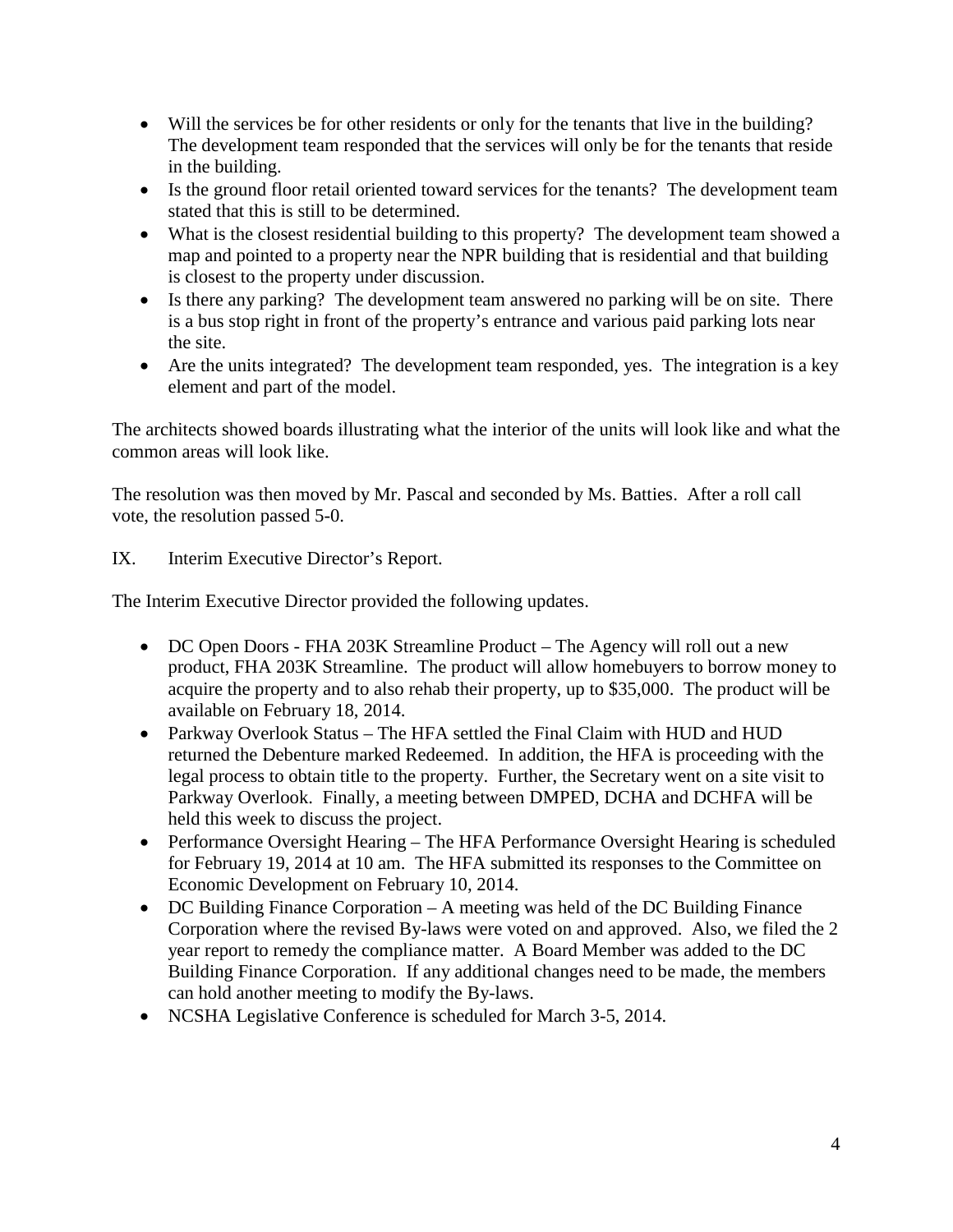# **X. Other Business.**

The Chairman complemented the staff regarding the recent upgrade from Moody's Investors Service.

The Chairman also acknowledged that the Secretary was selected to speak at an upcoming conference in Florida.

The next scheduled meeting will be on February 25, 2014.

The Chairperson requested quarterly updates on government affairs, human resources and financial statements.

Discussion of Outside Counsel to the Board was briefly discussed in open session. The Chairperson then asked to move the discussion to closed session.

### **XI. Vote to close meeting to discuss a contract and discuss confidential matters with the auditors.**

The Chairperson called a vote to close the meeting.

Pursuant to the District of Columbia Administrative Procedures Act, the Chairperson of the Board of Directors called a vote to close the meeting in order to consult with an attorney to obtain legal advice and to preserve the attorney-client privilege between an attorney and a public body, or to approve settlement agreements; provided that, upon request, the public body may decide to waive the privilege. (D.C. Code  $2-575(b)(4)(A)$ ).

A motion was made by Ms. Batties and seconded by Mr. Jackson. The Chairperson moved the meeting into a closed session.

### **XII. Re-open meeting.**

The Chairperson reopened the meeting at 8.59 PM.

### **XIII. Discussion of Outside Counsel Contract**

The Chairperson asked for a motion to accept the GMP, LLP invoice for \$20,144 for services rendered in the personnel matter before the HFA. The motion was moved by Ms. Batties, Vice Chair and seconded by Mr. Pascal. After a roll call vote, the resolution passed 5-0.

The Board of Directors then instructed the staff to develop the necessary paperwork to extend the contract with GMP, LLC. At this time, the Chairperson asked for a motion to extend the GMP, LLC contract for three months at the same rate. The motion was moved by Ms. Batties, Vice Chair and seconded by Mr. Lowery, Jr. After a roll call vote, the resolution passed 5-0.